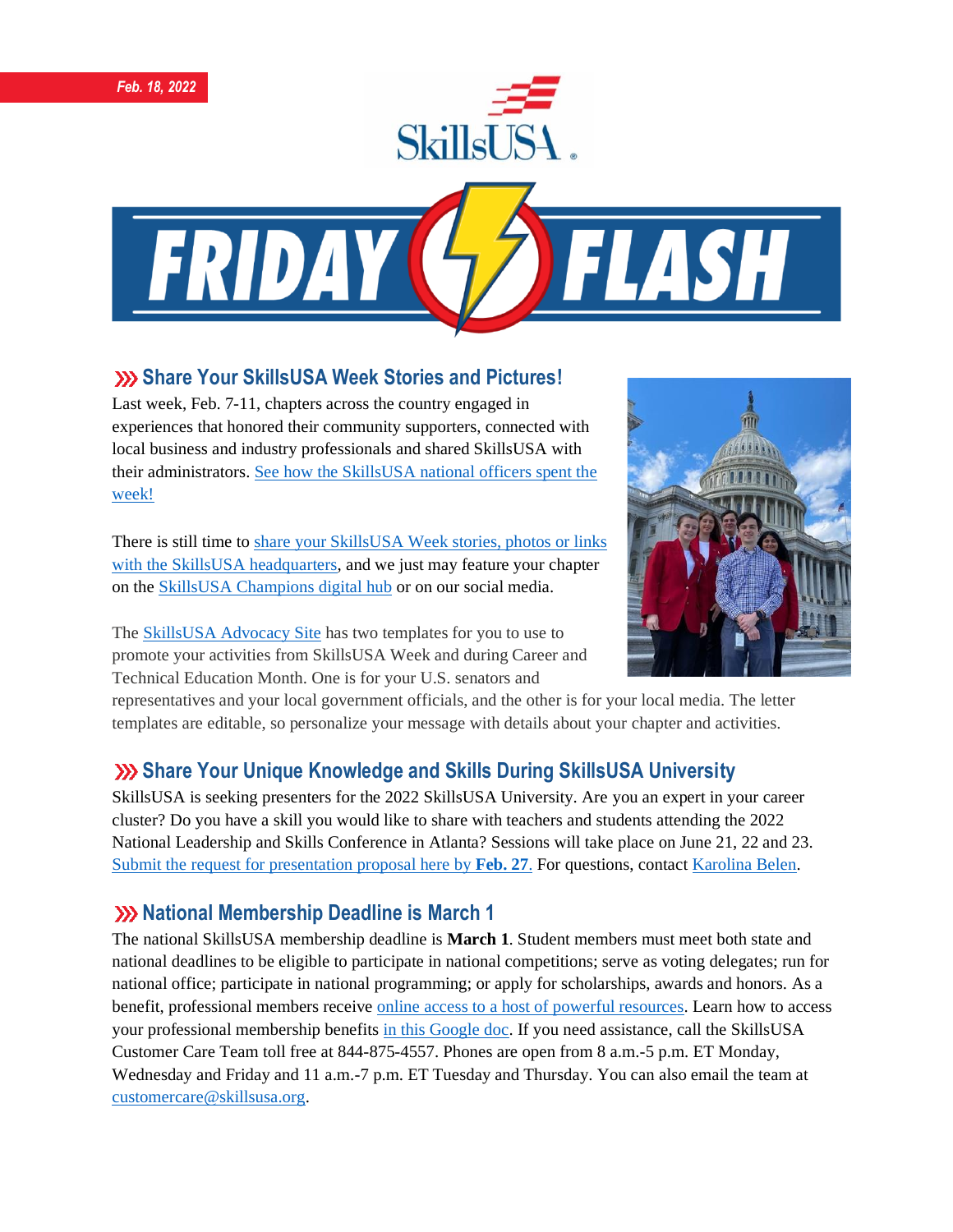## **W** Hats Off to The SkillsUSA Store

Check out the newest hats from The SkillsUSA Store [Comfort Collection.](https://skillsusastore.mybrightsites.com/products?s%5Bf%5D%5Bc%5D%5B%5D=%2FApparel+Room%2FNEW+Comfort+Collection) These hats are a great way to represent SkillsUSA with your own unique style. The caps feature an unstructured crown, curved visor, and accents, such as vintage stamped patches, scripted embroidery and an open-back snap closure. These are designed and tailored with a classic fit and are the perfect addition to any outfit.

#### HATS THE WAY WE LIKE IT



Shop New Comfort Hats at<br>SkillsUSA.org

#### **SkillsUSA Educational Resources are Available to Meet Your Needs**

For educational resources that will spark an interest and engage your chapter members, [check out](https://www.skillsusastore.net/)  [SkillsUSA's online educational resource store.](https://www.skillsusastore.net/) Here are just a few highlights of what's offered.

- **Framework Resources: [Ignite](https://www.skillsusastore.net/ignite.html) (\$9.95)** equips you with 68 bellringers or startup tasks to engage students with career-readiness topics that tie directly to the SkillsUSA Framework. Consider posting a bellringer before starting each class and discuss the relationship of the task content to school, SkillsUSA and the workplace.
- **Leadership and Personal Growth: [Leveraging Your Leadership](https://www.skillsusastore.net/leveraging-your-leadership-with-effective-communication.html) (\$4.95)** Now updated to include a more specific focus on workplace communication, including writing a résumé and interviewing for a job.
- **SkillsUSA Championships: [Job Skill Demonstration Coaching Guide](https://www.skillsusastore.net/job-skill-demonstration-coaching-guide.html) (\$14.95)** This new coaching guide is available for the Job Skill Demonstration contest. A coaching guide is also available for Prepared Speech and the Career Pathways Showcase contests, and more will be available soon.

In addition to the educational resources, you can also find SkillsUSA Creed posters, Career Essentials lapel pins, the "Champions Medallions" poster, "Why SkillsUSA" student and teacher brochures, Framework Thank-You cards and more.

#### **Edible Art and Hydraulic Systems Expertise on "SkillsUSA Technical Fridays"**

Join us for "SkillsUSA Technical Fridays," SkillsUSA's industry-led workshops that help teachers develop specific technical skills relevant to their career fields. Professional development certificates are available for attending. The cost to attend a session is \$10. [Register](https://skillsusa.wufoo.com/forms/love-and-logic-and-technical-fridays-registration)  [here.](https://skillsusa.wufoo.com/forms/love-and-logic-and-technical-fridays-registration)





On **Feb. 25**, from 4-5 p.m. ET, the presenters are Anthony Styczynski and Jason Kinzey, service development managers and professional trainers from John Deere Company. They manage college partnerships with the 20 John Deere Tech programs across the United States and Canada. Their session will focus on the operation of hydraulic components, hydraulic systems, understanding basic hydraulic schematics, safety procedures, lab activities and more.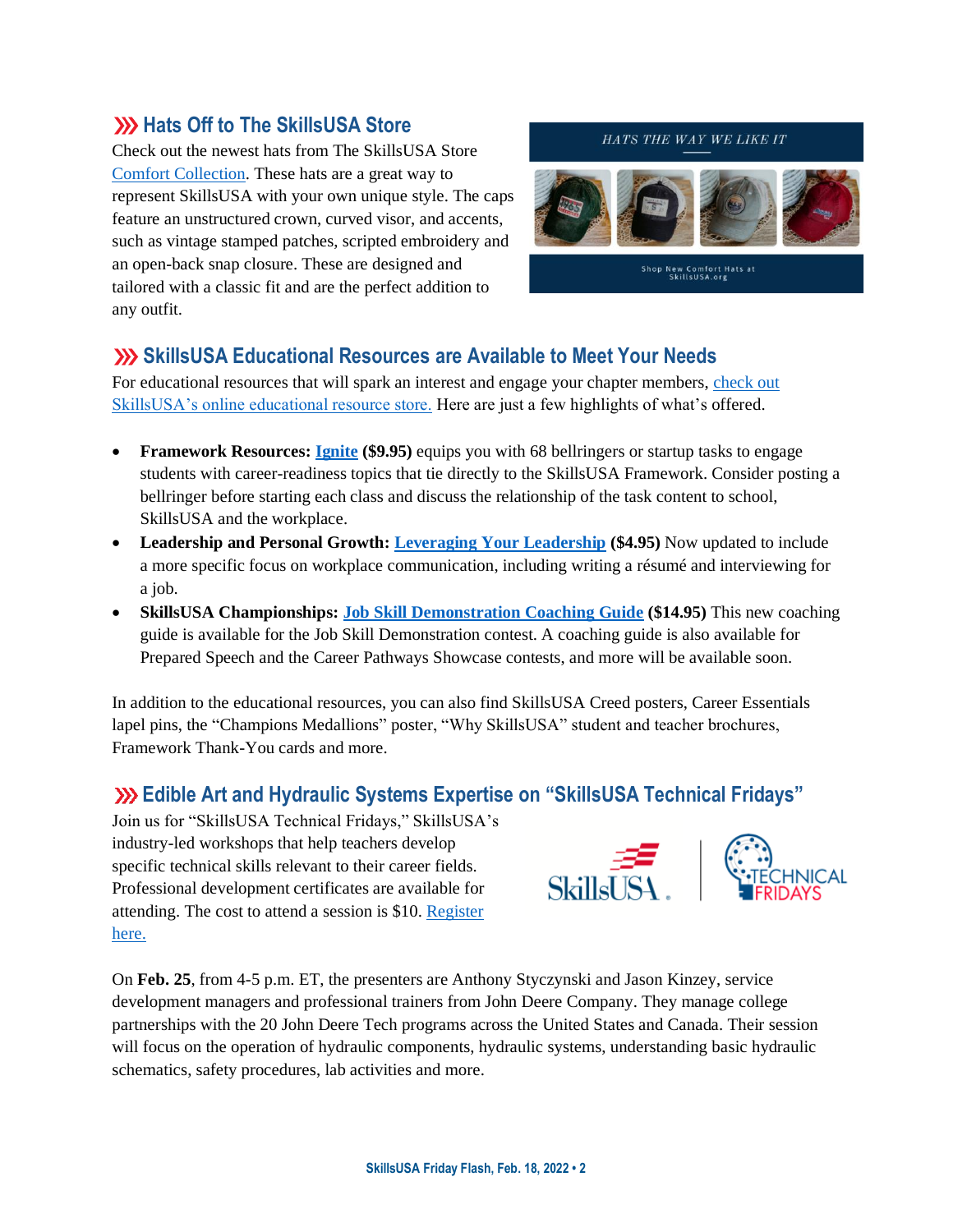## **Love and Logic Session: Setting Limits in Your Classroom**

Join us on **March 1** from 3:30-5 p.m. ET for a "Love and Logic" session designed to help you learn how to use enforceable statements to set limits in your classroom. The cost to attend the session is \$10. [Register here.](https://skillsusa.wufoo.com/forms/love-and-logic-and-technical-fridays-registration) For questions, contact [Karolina Belen.](mailto:kbelen@skillsusa.org)

## **EXECUS** Students on Safety

CareerSafe's annual National Youth Safety Video Contest challenges students to create a two-minute video demonstrating workplace safety. Send submissions to CareerSafe by **March 1.** The winning students will receive a SkillsUSA prize pack and a scholarship of up to \$2,500, and the winning school will receive a prize of up to \$5,000. For more information and to submit your entry, visit the CareerSafe [website.](https://www.careersafeonline.com/scholarships/video-contest)

## **Upcoming Professional Development Opportunities**

Please join your fellow advisors for our upcoming SkillsUSA Professional Development sessions. Upcoming topics include previewing the Chapter Officer Election Guide and a Career Essentials Booster Session. [See the training calendar here.](https://www.skillsusa.org/events-training/) Completion certificates are provided for each session. [Use this](https://docs.google.com/document/d/1d2EvwsmdelNzm-WK7pTGSokJTbWZXcFDOODai32SGzk/edit)  [Google Doc](https://docs.google.com/document/d/1d2EvwsmdelNzm-WK7pTGSokJTbWZXcFDOODai32SGzk/edit) to learn how to access your professional membership benefits online. A PDF of the 2021-22 [Professional Development Opportunities is available here.](https://www.skillsusa.org/wp-content/uploads/2021/09/SkillsUSA-2021-Professional-Development-Opportunities-v9.pdf) For questions, contact [Karolina Belen.](mailto:kbelen@skillsusa.org)

## **XX** Connect to My Future Conference Registration Opens Soon

Save the date for this year's virtual SkillsUSA Connect to My Future Conference to be held May 3-4. The conference is designed to allow students to explore career pathways and connect directly with employers. Three distinct student program tracks will be offered for members in middle school, high school, and college/postsecondary programs. [Check out all three tracks here.](https://www.skillsusa.org/events-training/skillsusa-connect-to-my-future-conference/) Registration opens March 21. Shar[e this video](https://www.youtube.com/watch?v=oVDAfF486S0) with your classes to get them excited.



## **XX** Take Up the Challenge! National Conference Pin and T-shirt Design

SkillsUSA is once again offering the 2022 National Leadership and Skills Conference (NLSC) Pin and Tshirt Design Challenge for all dues-paying student members. The winning designs will become the official T-shirt and pin design for NLSC. Entries must be received by **March 15 at 12 a.m. ET**, and the winners will be announced on **March 21**[. Rules and submission links can be found on the SkillsUSA](https://www.skillsusa.org/competitions/pin-design-challenge/)  [website.](https://www.skillsusa.org/competitions/pin-design-challenge/)

# **SkillsUSA Scholarships Now Open for Applications**

Several scholarships are now open to benefit SkillsUSA students in pursuit of higher education or certification in their chosen fields. Help spread the word about these opportunities:



• The new Fieldpiece #MasteroftheTrade Scholarship is open to SkillsUSA members enrolled in HVACR or general construction programs who plan to study HVACR at the college/postsecondary level in the 2022-23 or 2023-24 school year. The deadline for applications is **March 1.**